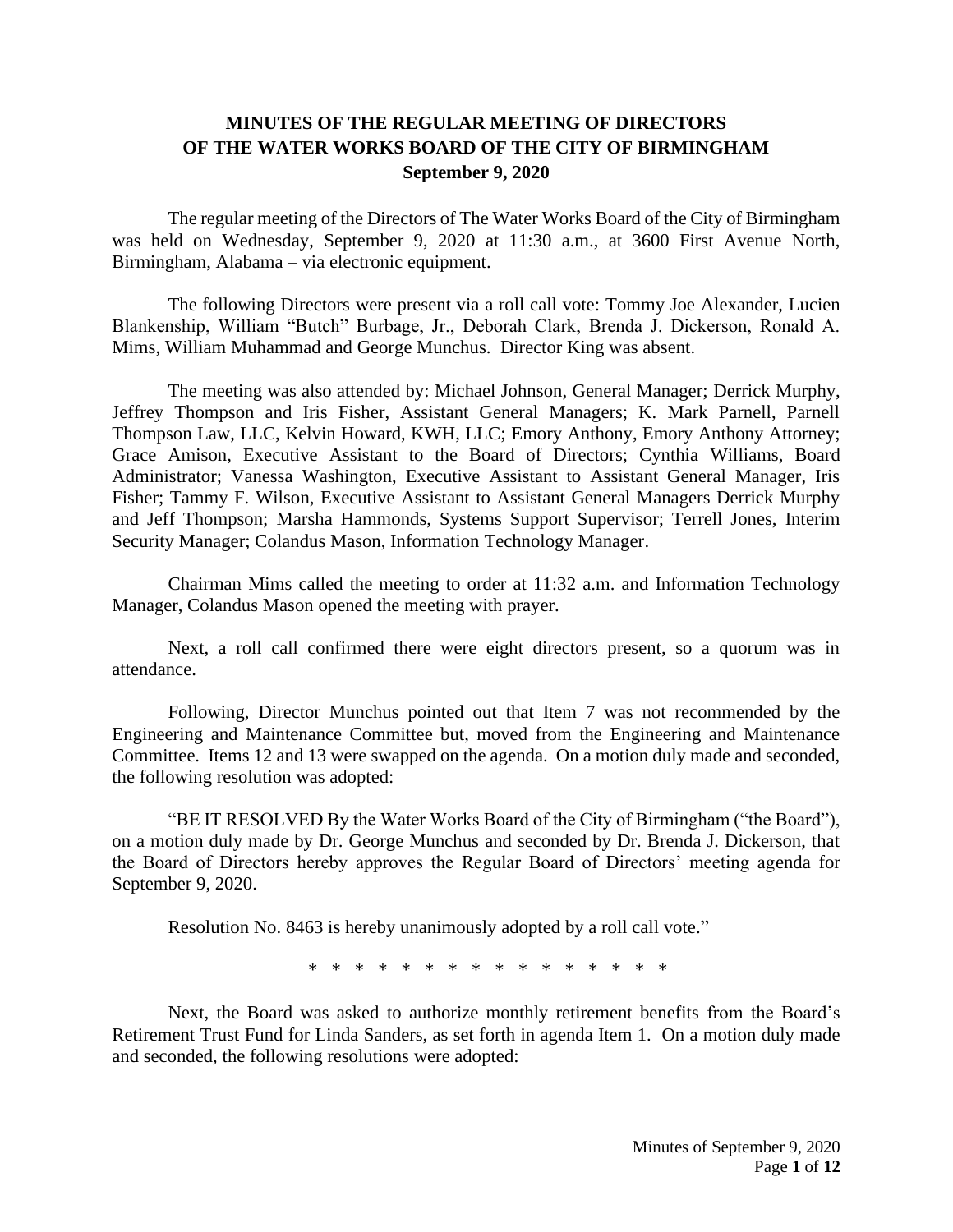"WHEREAS, Linda Sanders, an employee of The Water Works Board of the City of Birmingham ("the Board"), is retiring, effective October 1, 2020, at an age of 61, and

WHEREAS, Linda Sanders has 24 years and 5 months of continuous service with the Board at her retirement date, and in accordance with the terms of the Trusteed Pension Plan, is entitled to receive a monthly Retirement payment from the Board's Retirement Trust Fund in the amount of \$2,394.53; and

NOW, THEREFORE, BE IT RESOLVED By the Board of Directors of The Water Works Board of the City of Birmingham, on motion duly made by Dr. Brenda Dickerson and seconded by Ms. Deborah Clark, that the Trustee be, and is hereby instructed to pay monthly benefit payments of \$2,394.53 to Ms. Sanders from the Board's Retirement Trust Fund, in accordance with the terms of the Pension Plan, with the first payment to be made October 1, 2020.

Resolution No. 8464 is hereby adopted by unanimous vote."

\* \* \* \* \* \* \* \* \* \* \* \* \* \* \* \* \* \*

"WHEREAS, Linda Sanders, an employee of The Water Works Board of the City of Birmingham, is retiring, effective October 1, 2020, after 24 years and 5 months of service with the Board; and

WHEREAS, management has informed the Board of Linda Sanders's efficiency, reliability, and loyal service which contributed to the effective operation and growth of The Water Works Board of the City of Birmingham; and

WHEREAS, Linda Sanders, leaves behind a record which deserves a sincere word of gratitude for a job well done; and the Board does hereby express its best wishes for many happy years ahead.

NOW, THEREFORE, BE IT RESOLVED, By the Board of Directors of the Water Works Board of the City of Birmingham, Linda Sanders is hereby commended for her efficiency, reliability, and loyal service to the Board.

BE IT FURTHER RESOLVED, that in recognition of Linda Sanders's services to the Board, a copy of this resolution be spread upon the minutes of The Water Works Board of the City of Birmingham and an official resolution presented to Ms. Sanders.

Resolution No. 8465 is hereby adopted by unanimous vote."

\* \* \* \* \* \* \* \* \* \* \* \* \* \* \* \* \*

Following, the Board was asked to authorize monthly disability retirement benefits from the Board's Retirement Trust Fund for Clinton Bush, as set forth in agenda Item 2. On a motion duly made and seconded, the following resolutions were adopted: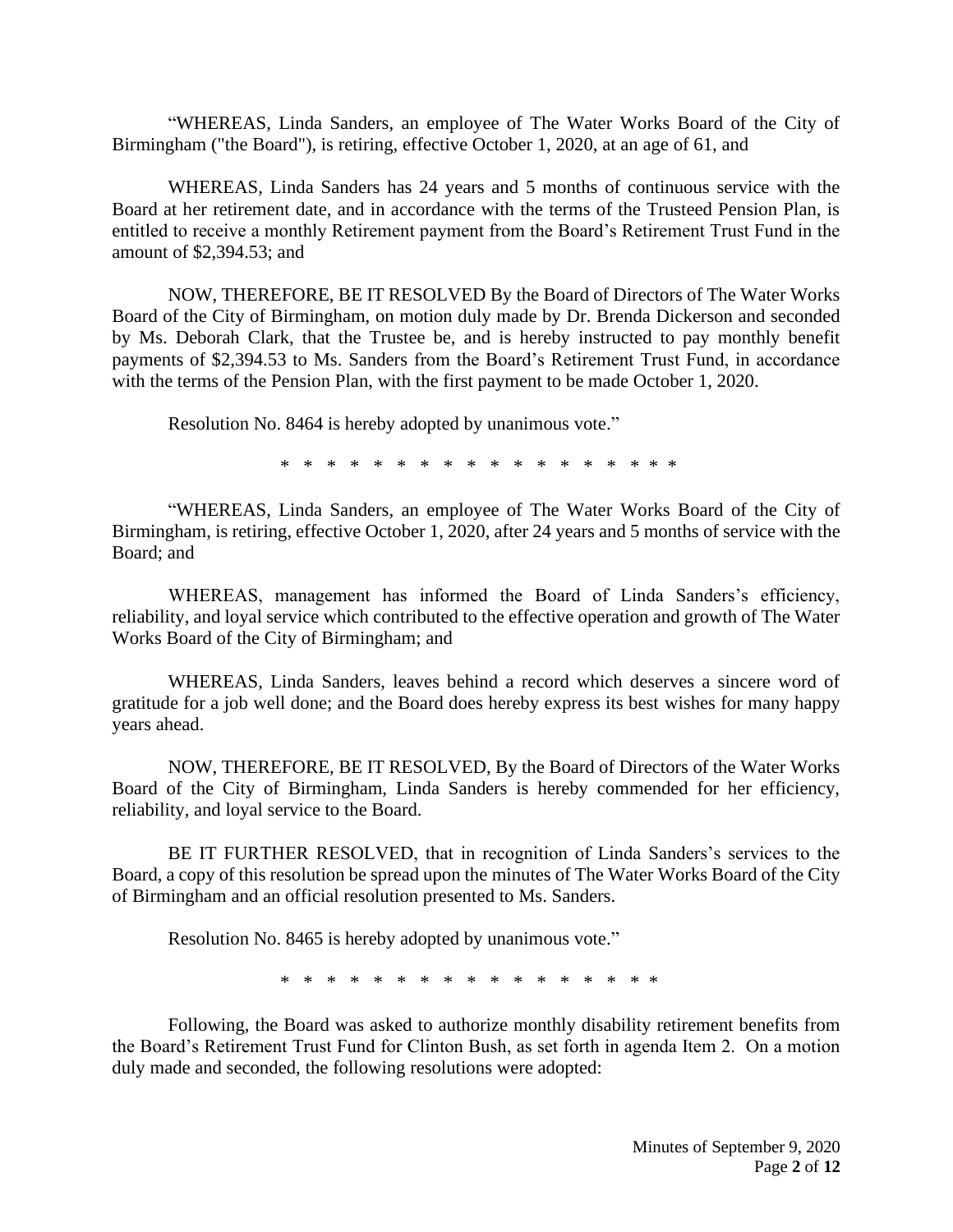"WHEREAS, Clinton Bush, an employee of The Water Works Board of the City of Birmingham ("the Board"), is retiring due to a disability, effective October 1, 2020, at an age of 46, and

WHEREAS, Clinton Bush has 25 years and 2 months of continuous service with the Board at his retirement date, and in accordance with the terms of the Trusteed Pension Plan, is entitled to receive a monthly retirement payment from the Board's Retirement Trust Fund in the amount of \$1,066.08; and

NOW, THEREFORE, BE IT RESOLVED By the Board of Directors of The Water Works Board of the City of Birmingham, on motion duly made by Dr. Brenda Dickerson and seconded by Ms. Deborah Clark, that the Trustee be, and is hereby instructed to pay monthly benefit payments of \$1,066.08 to Mr. Bush from the Board's Retirement Trust Fund, in accordance with the terms of the Pension Plan, with the first payment to be made October 1, 2020. Mr. Bush was declared disabled as of April 1, 2020 and his retirement disability benefits become effective October 1, 2020. The Board's Trust Fund retirement disability benefit is reduced by the Social Security disability amount paid to the participant.

Resolution No. 8466 is hereby adopted by unanimous vote."

\* \* \* \* \* \* \* \* \* \* \* \* \* \* \* \* \*

"WHEREAS, Clinton Bush, an employee of The Water Works Board of the City of Birmingham, is retiring, effective October 1, 2020 under the Board's Disability provision of its Retirement plan; and

WHEREAS, management has informed the Board of Clinton Bush's efficiency, reliability, and loyal service which contributed to the effective operation and growth of The Water Works Board of the City of Birmingham; and

NOW, THEREFORE, BE IT RESOLVED, that the Board of Directors expresses its best wishes to Clinton Bush; and

BE IT FURTHER RESOLVED, that in recognition of Clinton Bush's services to the Board, a copy of this resolution be spread upon the minutes of The Water Works Board of the City of Birmingham and a copy presented to Mr. Bush.

Resolution No. 8467 is hereby adopted by unanimous vote."

\* \* \* \* \* \* \* \* \* \* \* \* \* \* \* \* \* \*

Next, the Board was asked to amend the policy for the responsibility of the Corporate minutes, to provide that the Executive Assistant to the General Manager, the Executive Assistants to the Assistant General Managers, The Corporate Governance Specialist and the Board Administrator shall prepare the initial draft of the minutes for any Regular and Special meetings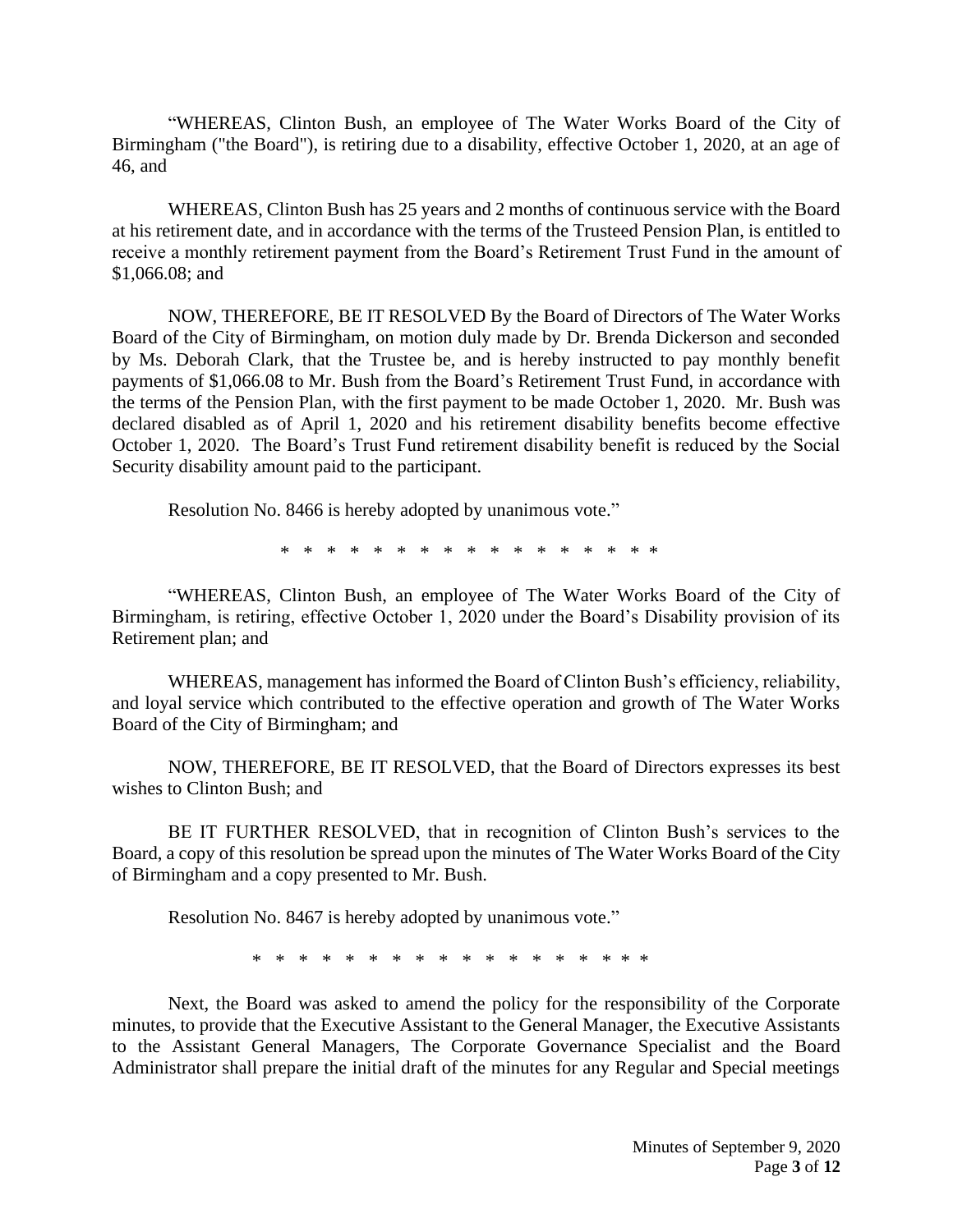of the Board and Committee meetings of the Board, as set forth in agenda Item 3. On a motion duly made and seconded, the following resolution was adopted:

"WHEREAS, it is the desire of The Water Works Board of the City of Birmingham (the "Board") to clarify and revise the procedure in which corporate minutes are prepared, approved and maintained.

NOW, THERFORE, BE IT RESOLVED on a motion made by Dr. George Munchus and seconded by Dr. Brenda Dickerson, as follows:

1. Effective September 1, 2020, the following procedure will control the manner in which all regular and special meetings of the Board of Directors, as well as all committees established by the Board, are prepared, approved, and maintained.

A. While it is the responsibility of the Board's Secretary-Treasurer and in his/her absence, the Assistant Secretary-Treasurer, to prepare and maintain the minutes of all regular and special meetings of the Board, the administrative responsibility for preparing such minutes shall be delegated to the Executive Assistant for the General Manager, the Executive Assistants to the Assistant General Managers and/or the Corporate Governance Specialist.

B. It shall be the responsibility of the Board's General Manager to prepare and maintain the minutes of all committee meetings of the Board. While it is the responsibility of the Board's General Manager to prepare and maintain the minutes of all committee meetings of the Board, the administrative responsibility for preparing such committee minutes shall be delegated to the Executive Assistant for the General Manager, the Executive Assistants to the Assistant General Managers and/or the Corporate Governance Specialist.

C. With the exception of executive sessions, and subject to the below limitations, all regular and special meetings of the Board and all committee meetings may be electronically recorded to assist in the preparation of all minutes.

D. Subject to the terms of this resolution, the format of the minutes of all regular and special meetings of the Board, as well as the minutes of all committees of the Board, shall be in the same general format as previously existing prior to this resolution being adopted. That is to say that the form of said minutes shall be the hybrid format which shall include Board or committee members' comments verbatim when said Board or committee member indicates their desire to have their comments reflected verbatim.

E. The Executive Assistant for the General Manager, the Executive Assistants to the Assistant General Managers, the Corporate Governance Specialist and Board Administrator shall prepare the initial draft of the minutes for any regular and special meetings of the Board and any committee meetings of the Board.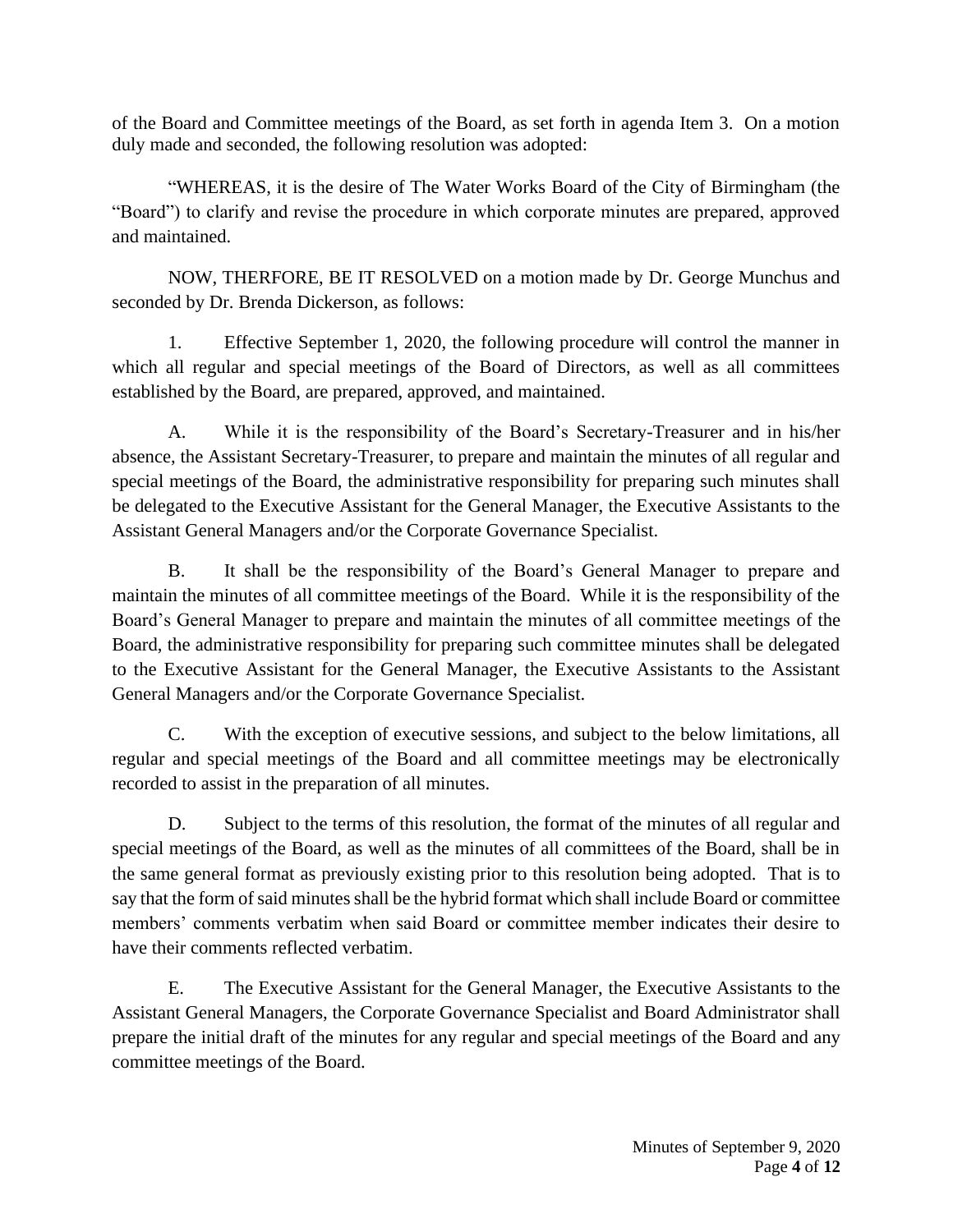F. The initial draft of the minutes for any regular and special meetings of the Board and any committee meetings of the Board shall be forwarded to the General Manager, the Assistant General Managers and Board Administrator for review and comment. The General Manager, Assistant General Managers and Board Administrator shall review and comment on said draft minutes and return their suggested comments back to the Executive Assistant or the Corporate Governance Specialist that prepared the initial draft of said minutes.

G. Following review of such draft minutes by the General Manager, Assistant General Managers, and Board Administrator whether minutes from any regular and special meetings of the Board, or minutes for any committee meetings of the Board, such draft minutes shall be forwarded to legal counsel for the Board for review and comment. Legal counsel shall review and comment on said draft minutes and return any suggested comments back to the preparer of such minutes.

H. Following review of said draft minutes by legal counsel, the Board Administrator shall forward draft copies of such regular or special meetings to the members of the Board of Directors for review and comment. Along with said draft minutes, the Board Administrator to the Board shall indicate the date upon which any suggested changes to said draft minutes should be returned to the Board Administrator, as well as the anticipated date for the regular Board meeting at which said minutes are expected to be presented for approval.

I. Following review of said draft minutes by legal counsel to the Board, said draft minutes for any committee of the Board shall be forwarded to all members of such committee for review and comment. At that time, the preparer of said minutes shall indicate the date upon which any suggested changes should be returned, as well as the anticipated date for the next committee meeting at which said minutes are expected to be presented for approval.

J. If changes are requested by any member of the Board of Directors or any member of a committee, to any draft minutes, whether minutes from any regular and special meetings of the Board or minutes for any committee meetings of the Board, the preparer of the minutes shall make such changes and forward a new draft of said minutes to the Board of Directors or members of the appropriate committee.

K. The review process outlined above should be conducted in a timely manner to allow minutes from regular or special meetings of the Board or minutes for any committee meetings of the Board, to be presented for final approval within 30 to 60 days of the date of such meeting.

L. Once minutes for any regular and special meetings of the Board have been approved, said minutes will be authenticated by the signature of the Chairman/President of the Board and attested by the Secretary-Treasurer of the Board.

M. Once minutes for any committee meetings of the Board have been approved, said minutes will be authenticated by the signature of the members of said committee and the signature of the General Manager for the Board.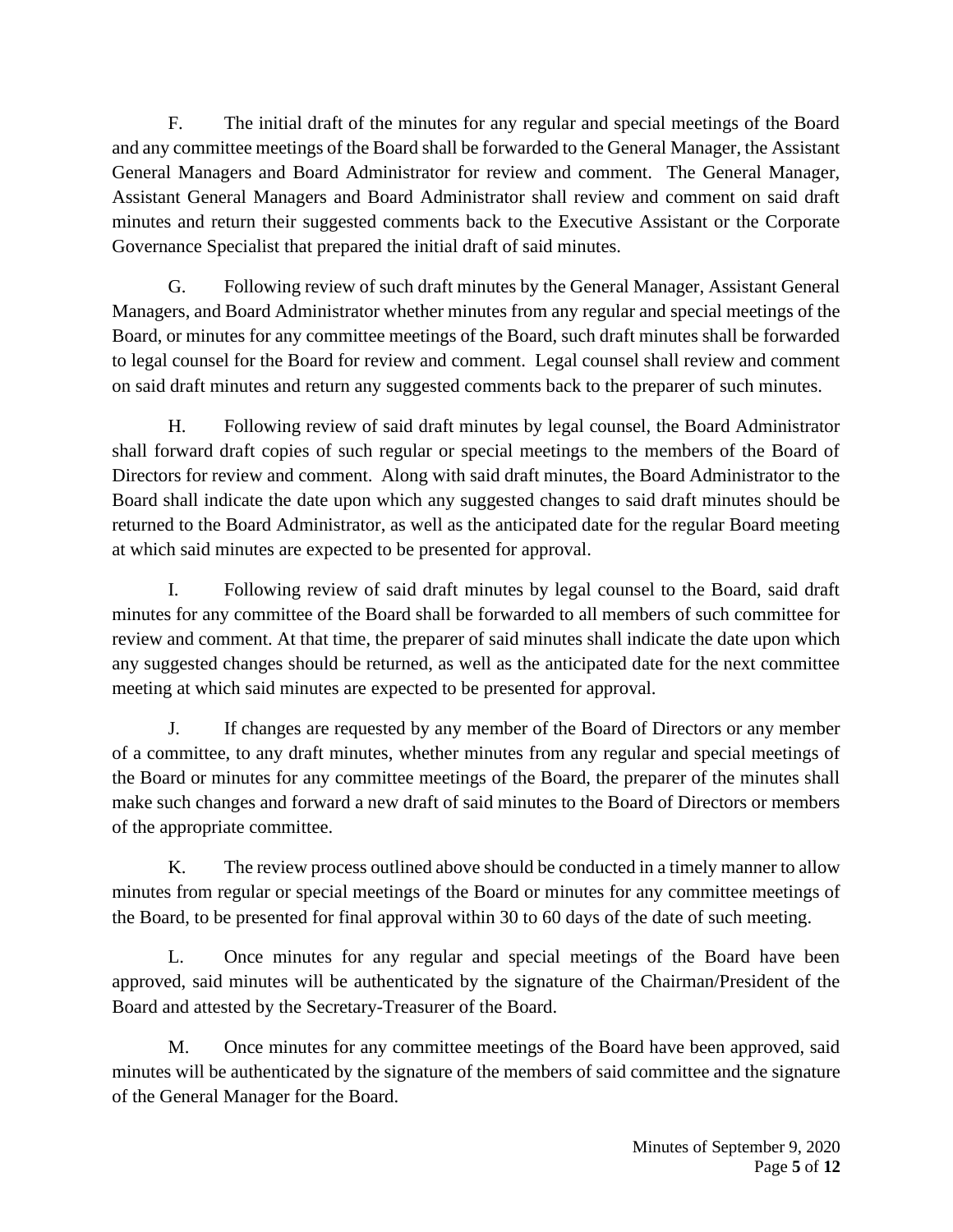N. Subject to any legal requirements relative to litigation holds required by relevant pending legal proceedings, once minutes have been approved, whether minutes from any regular and special meetings of the Board or minutes for any committee meetings of the Board, all electronic recordings, notes taken for purposes of preparing said minutes, and drafts of said minutes, whether in paper or electronic form, shall be returned to the Board Administrator to be properly destroyed.

O. The only electronic form of approved minutes shall be the version approved by the Board of Directors or the committee and shall only be maintained in a PDF format.

P. The official minutes of the Board shall only be those minutes approved by the Board of Directors or the committee. Any electronic recordings, notes taken for purposes of preparing said minutes, notes taken by individuals present at any such regular and special meetings of the Board or any committee meetings of the Board, and drafts of said minutes, whether in paper or electronic form, shall not constitute official minutes of the Board.

Q. In the event minor changes become necessary after minutes have been approved to correct such things as typographical errors, such changes may be made without formal approval of the Board of Directors or the appropriate committee of the Board. However, any substantive change to approved minutes shall only be made at a regular or special meeting of the Board and at a committee meeting.

R. Effective January 1, 2007, all approved minutes of regular and special meetings of the Board shall no longer be printed on sequentially numbers paper.

S. Until further action by the Board, all minutes, whether minutes of regular or special meetings of the Board or minutes of meetings of committees of the Board, shall continue to be maintained in book format.

T. Effective January 1, 2007, approved minutes of regular and special meetings of the Board and committee minutes of the Board shall be displayed on the Board's official web site.

2. This resolution hereby repeals and replaces Resolution No. 8233, as well as any other prior resolution that is inconsistent with the provisions hereof.

Resolution No. 8568 is hereby adopted by a roll call vote. Director Clark voted no. Director Blankenship abstained."

\* \* \* \* \* \* \* \* \* \* \* \* \* \* \* \* \* \*

Following, the Board was asked to approve personnel actions for the job description, a change in pay grade from a grade level 15 to a grade level 19 and a starting salary of \$80,369.00, for the Corporate Governance Specialist position, as set forth in agenda Items 4.1 through 4.3. The items were voted on separately. On motions duly made and seconded, the following resolutions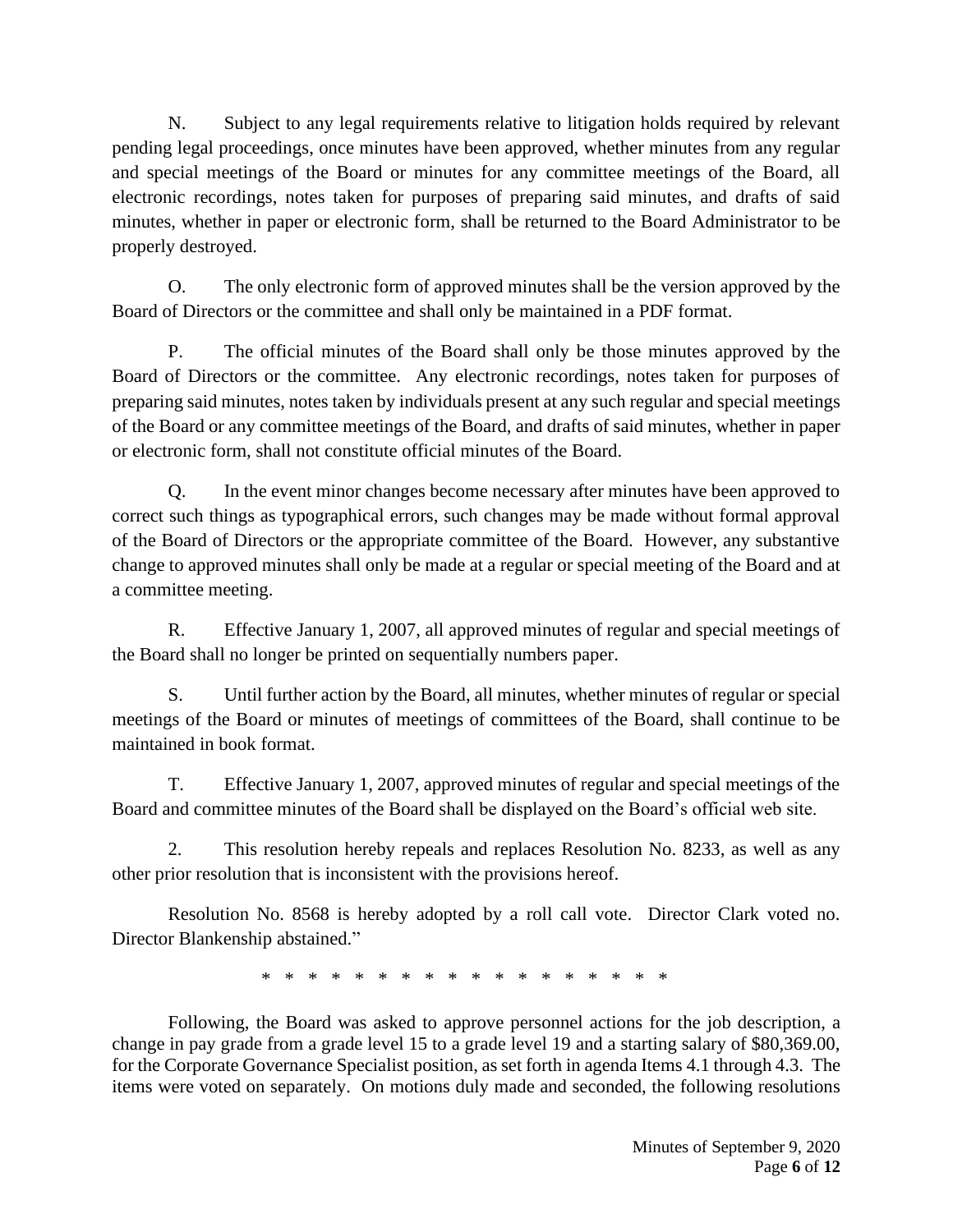were adopted following a brief discussion. Item 4.3, the starting salary for the Corporate Governance Specialist (grade level 19) of \$80,369.00 failed in a roll call vote, with three yes votes, three no votes and two abstentions.

"BE IT RESOLVED By The Water Works Board of the City of Birmingham ("the Board"), on a motion duly made by Dr. George Munchus and seconded by Mr. William R. Muhammad, that the Board hereby approves the following personnel actions.

4.1 Job Description for the Corporate Governance Specialist

Resolution No. 8469 is hereby adopted by a roll call vote. Directors Blankenship and Clark voted no."

\* \* \* \* \* \* \* \* \* \* \* \* \* \* \* \* \* \*

"BE IT RESOLVED By The Water Works Board of the City of Birmingham ("the Board"), on a motion duly made by Dr. George Munchus and seconded by Mr. William R. Muhammad, that the Board hereby approves the following personnel actions.

4.2 Change in the Grade for the Corporate Governance Specialist from Grade Level 15 to Grade Level 19

Resolution No. 8470 is hereby adopted by a roll call vote. Director Clark voted no. Director Alexander, Blankenship, Burbage and Dickerson abstained."

\* \* \* \* \* \* \* \* \* \* \* \* \* \* \* \* \* \*

Next, the Board was asked to approve payments of invoices, as set forth in agenda items 5.1 through 5.4. Items 5.1 through 5.3 were voted on together and Item 5.4 was voted on separately. On motions duly made and seconded, the following resolutions were adopted:

"BE IT RESOLVED By The Water Works Board of the City of Birmingham ("the Board"), on a motion duly made by Dr. George Munchus and seconded by Mr. William R. Muhammad that the Board hereby authorizes staff to execute payments to the following:

| 5.1 | Hilliard, Smith & Hunt, LLC<br>For professional services rendered July 2020            | 7,500.00               |
|-----|----------------------------------------------------------------------------------------|------------------------|
| 5.2 | Raftelis Financial Consultants, Inc.<br>For professional services rendered August 2020 | $\frac{\$}{21,042.60}$ |
| 5.3 | Agency 54<br>For services rendered July 2020                                           | 25,000.00              |

Resolution No. 8471 is hereby adopted. Director Clark abstained.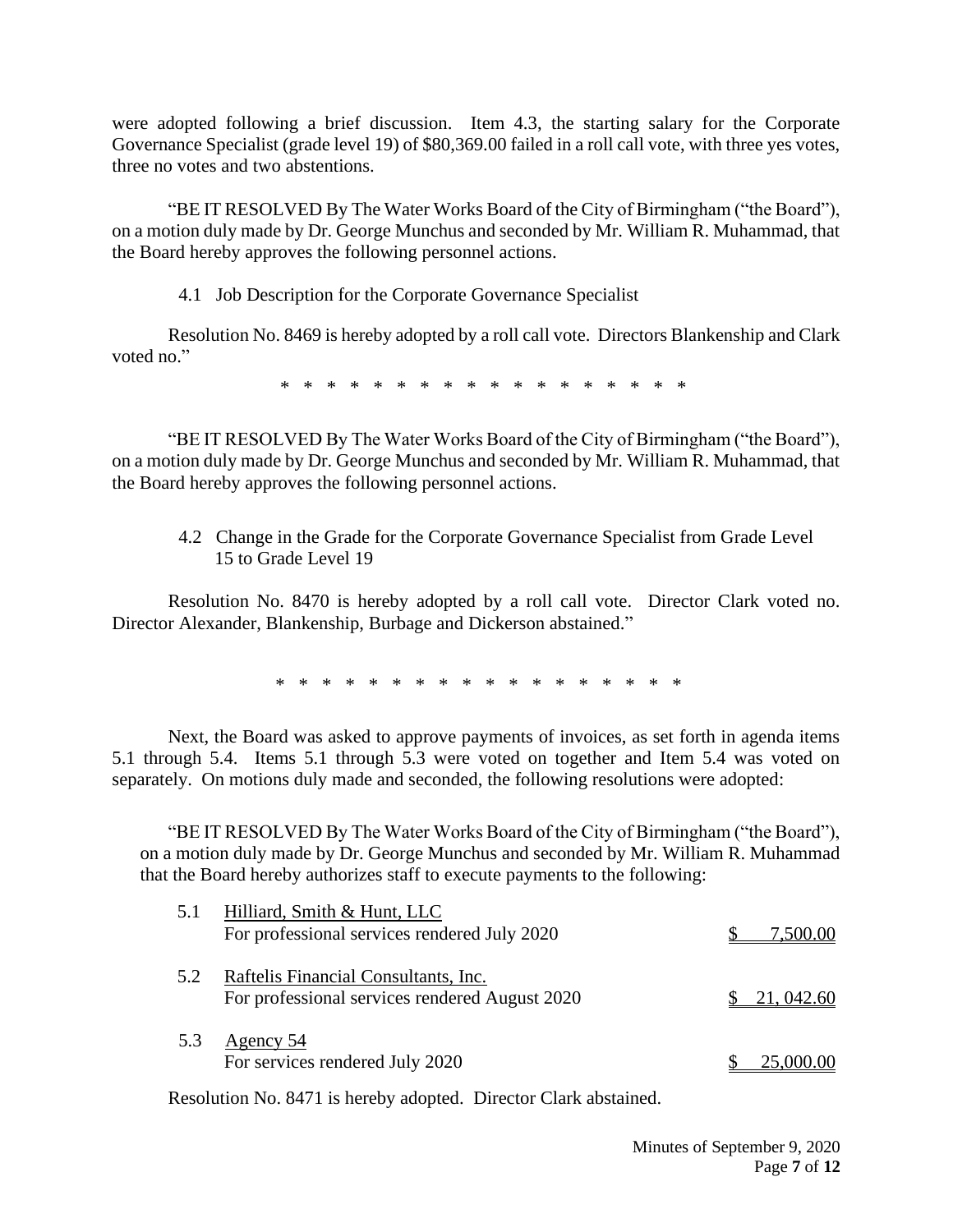\* \* \* \* \* \* \* \* \* \* \* \* \*

"BE IT RESOLVED By The Water Works Board of the City of Birmingham ("the Board"), on a motion duly made by Dr. George Munchus and seconded by Mr. William R. Muhammad that the Board hereby authorizes staff to execute payments to the following:

5.4 ARCADIS U.S., Inc.

For professional services per May 2020 Progress Report \$ 244,222.87

Resolution No. 8472 is hereby adopted. Directors Blankenship and Clark abstained."

\* \* \* \* \* \* \* \* \* \* \* \* \* \* \* \* \*

Following, the Board was asked for approval to take bids, as set forth in agenda Items 6.1 through 6.3, as recommended by the Engineering and Maintenance Committee. The items were voted on separately. On motions duly made and seconded, the following resolutions were adopted:

"BE IT RESOLVED By The Water Works Board of the City of Birmingham ("the Board"), on a motion duly made by Ms. Deborah Clark and seconded by Dr. Brenda Dickerson, that the Board hereby authorizes staff to take bids on the following:

6.1 For an OPEX Falcon+ Scanner at an estimated cost of \$62,000.00.

Resolution No. 8473 is hereby adopted by unanimous vote."

\* \* \* \* \* \* \* \* \* \* \* \* \* \* \* \* \* \*

"BE IT RESOLVED By The Water Works Board of the City of Birmingham ("the Board"), on a motion duly made by Ms. Deborah Clark and seconded by Dr. Brenda Dickerson, that the Board hereby authorizes staff to take bids on the following:

6.2 For replacement of approximately 3,100' of 2" galvanized steel pipe, 970' of 2" cast iron cement lined (CICL) pipe, 810' of 6" cast iron cement lined (CICL) pipe and 2,690' of 8" cast iron cement lined (CICL) pipe with approximately 280' of 4" DICL pipe; 1,100' of 6" DICL pipe; 5,770' of 8" DICL pipe and related appurtenances; and 138 water services along Rumson Road, Windsor Drive and Yorkshire Drive at an estimated cost of \$1,751,750.00.

Resolution No. 8474 is hereby adopted. Director Blankenship abstained."

\* \* \* \* \* \* \* \* \* \* \* \* \* \* \* \* \* \*

"BE IT RESOLVED By The Water Works Board of the City of Birmingham ("the Board"), on a motion duly made by Ms. Deborah Clark and seconded by Dr. Brenda Dickerson, that the Board hereby authorizes staff to take bids on the following:

6.3 For forty-five (45) replacement vehicles for Transportation at an estimated cost of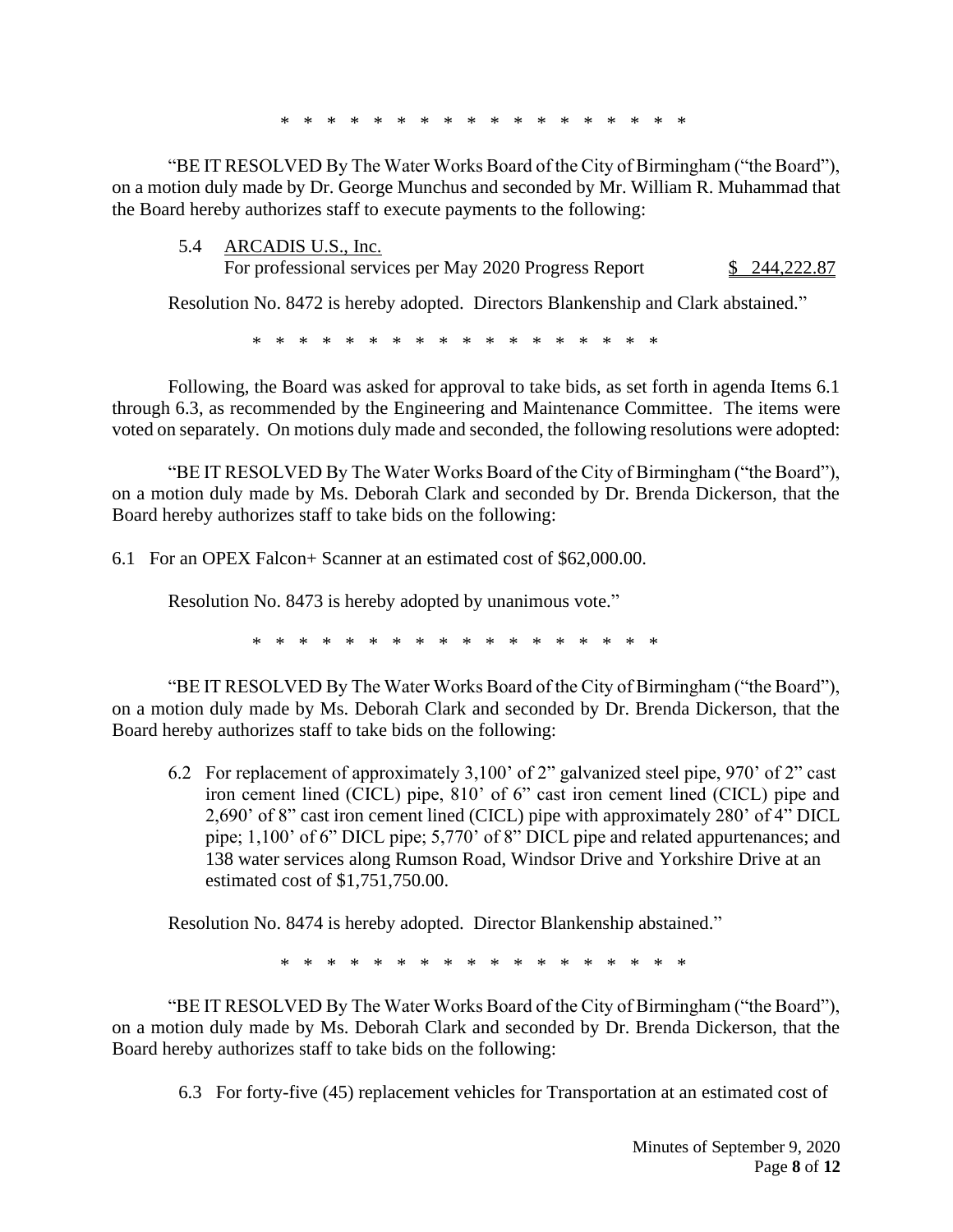\$2,008,000.00.

Resolution No. 8475 is hereby adopted by unanimous vote."

\* \* \* \* \* \* \* \* \* \* \* \* \* \* \* \* \*

Next, the Board was asked for approval to award a bid and to authorize the General Manager and/or the Assistant General Manager to execute a signed contract with REV Construction, for a pipeline replacement project along  $4<sup>th</sup>$  Terrace West, as set forth in agenda Item 7. On a motion duly made and seconded, the following resolution was adopted:

 "BE IT RESOLVED By The Water Works Board of the City of Birmingham ("the Board"), on a motion duly made by Dr. Brenda Dickerson and seconded by Ms. Deborah Clark, that the Board hereby authorizes staff to award bid to authorize the General Manager and/or the Assistant General Manager to execute a signed contract with REV Construction, Inc., the lowest responsible and responsive bidder, for the replacement of approximately 4,300' of 2" unlined cast iron pipe / 2" galvanized steel pipe with approximately 520' of 6" DICL pipe; 3,860' of 8" DICL pipe and related appurtenances; and 126 water services along 4th Terrace West, 4th Court West and 11th Street West located in the City of Birmingham, Alabama at a bid amount of \$914,145.10; plus estimated cost of materials and Water Board labor in the amount of \$490,794.40; at an estimated cost of \$1,404,939.50.

Resolution No. 8476 is hereby adopted. Director Blankenship voted no. Directors Clark and Munchus abstained."

\* \* \* \* \* \* \* \* \* \* \* \* \* \* \* \* \* \*

Following, the Board was asked to approve an agreement and to authorize the General Manager and/or the Assistant General Manager to execute a 3-year vehicle tracking system agreement with Fleet Analysis, a Direct Manufacturer, as recommended by the Engineering and Maintenance Committee and set forth in agenda Item 8. On a motion duly made and seconded, the following resolution was adopted:

"BE IT RESOLVED By The Water Works Board of the City of Birmingham ("the Board"), on a motion duly made by Dr. George Munchus and seconded by Ms. Deborah Clark, that the Board hereby authorizes Staff to approve an agreement and to authorize the General Manager and/or the Assistant General Manager to execute a 3-year vehicle tracking system agreement with Fleet Analytics (Direct Manufacturer) for the Board's 345-vehicle fleet at an annual estimated cost of \$53,820.00.

Resolution No. 8477 is hereby adopted. Directors Blankenship and Clark abstained."

\* \* \* \* \* \* \* \* \* \* \* \* \* \* \* \* \* \*

Next, the Board was asked to approve a one-time purchase of a John Deere 6120E Sab Tractor from Tri-Green Equipment, from the Alabama State Bid Listing, as recommended by the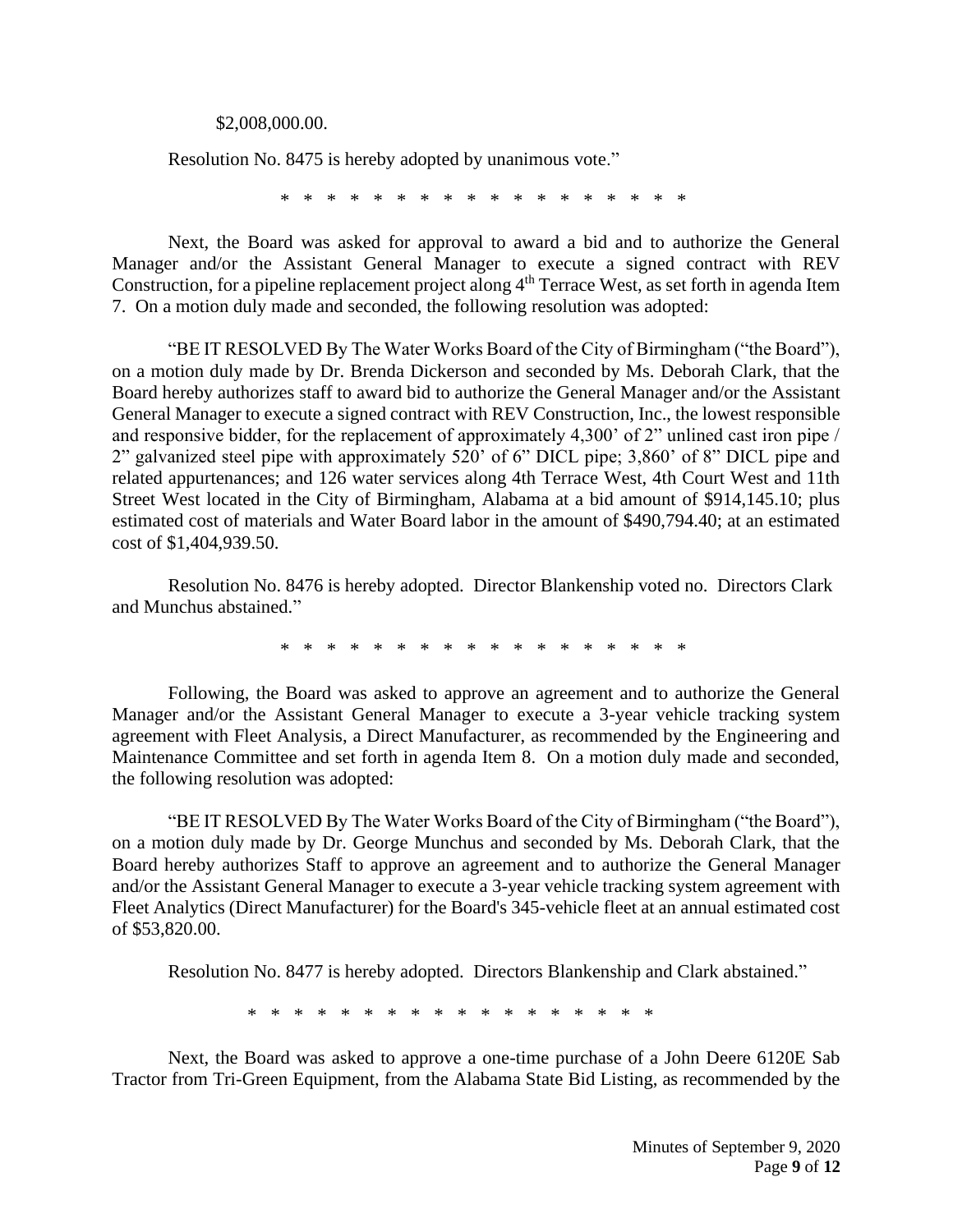Engineering and Maintenance Committee and set forth in agenda Item 9. On a motion duly made and seconded, the following resolution was adopted:

 "BE IT RESOLVED By The Water Works Board of the City of Birmingham ("the Board"), on a motion duly made by Dr. George Munchus and seconded by Mr. William R. Muhammad, that the Board hereby authorizes a one-time purchase for a John Deere 6120E Cab Tractor from Tri-Green Equipment at an estimated cost of \$63,229.68 (Alabama State Bid Listing).

Resolution No. 8478 is hereby adopted by unanimous vote."

\* \* \* \* \* \* \* \* \* \* \* \* \* \* \* \* \* \*

Following, the Board was asked to authorize the submission of an application to Jefferson County Commission for an allocation of its portion of Coronavirus Relief Fund Act funding received under the CARES Act to reimburse the Birmingham Water Works (BWWB) for necessary expenditures incurred due to the public health emergency caused by COVID-19, as set forth in agenda Item 10. On a motion duly made and seconded, the following resolution was adopted:

"BE IT RESOLVED By The Water Works Board of the City of Birmingham ("the Board"), on a motion duly made by Dr. George Munchus and seconded by Mr. William R. Muhammad, that the Board hereby authorizes the submission of an application to Jefferson County Commission for an allocation of its portion of Coronavirus Relief Fund Act funding received under the CARES Act to reimburse the Water Works Board of the City of Birmingham for necessary expenditures incurred due to the public health emergency caused by  $\text{COVID} - 19$ .

Resolution No. 8479 is hereby adopted by unanimous vote."

\* \* \* \* \* \* \* \* \* \* \* \* \* \* \* \*

Next, the Board discussed the security services provided by Blount County Sheriff deputies at Inland Lake, as set forth in agenda Item 11. Attorney Parnell reminded the Board if the discussion led to the good name and character of individuals, the discussion would need to be taken up in Executive Session. Attorney Parnell stated the agreement BWWB has is with the individual deputies, not the sheriff's department. General Manager, Michael Johnson explained that following September 11, 2001 the Board hired security at various locations across the Board's distribution system. Director Munchus asked how many sheriffs were employed and how many were African American. GM Johnson stated there are a total of six sheriffs employed working shifts 24/7, but he did not know the race of the individuals. Director Muhammad stated that it was the County Commissioner that made the racial statement, which has nothing to do with the sheriffs that BWWB has contracts with. Interim Security Manager, Terrell Jones stated the Security company BWWB uses could be hired for half the cost of what the sheriffs are being paid. GM Johnson stated that the sheriffs provide a different service than a security company can provide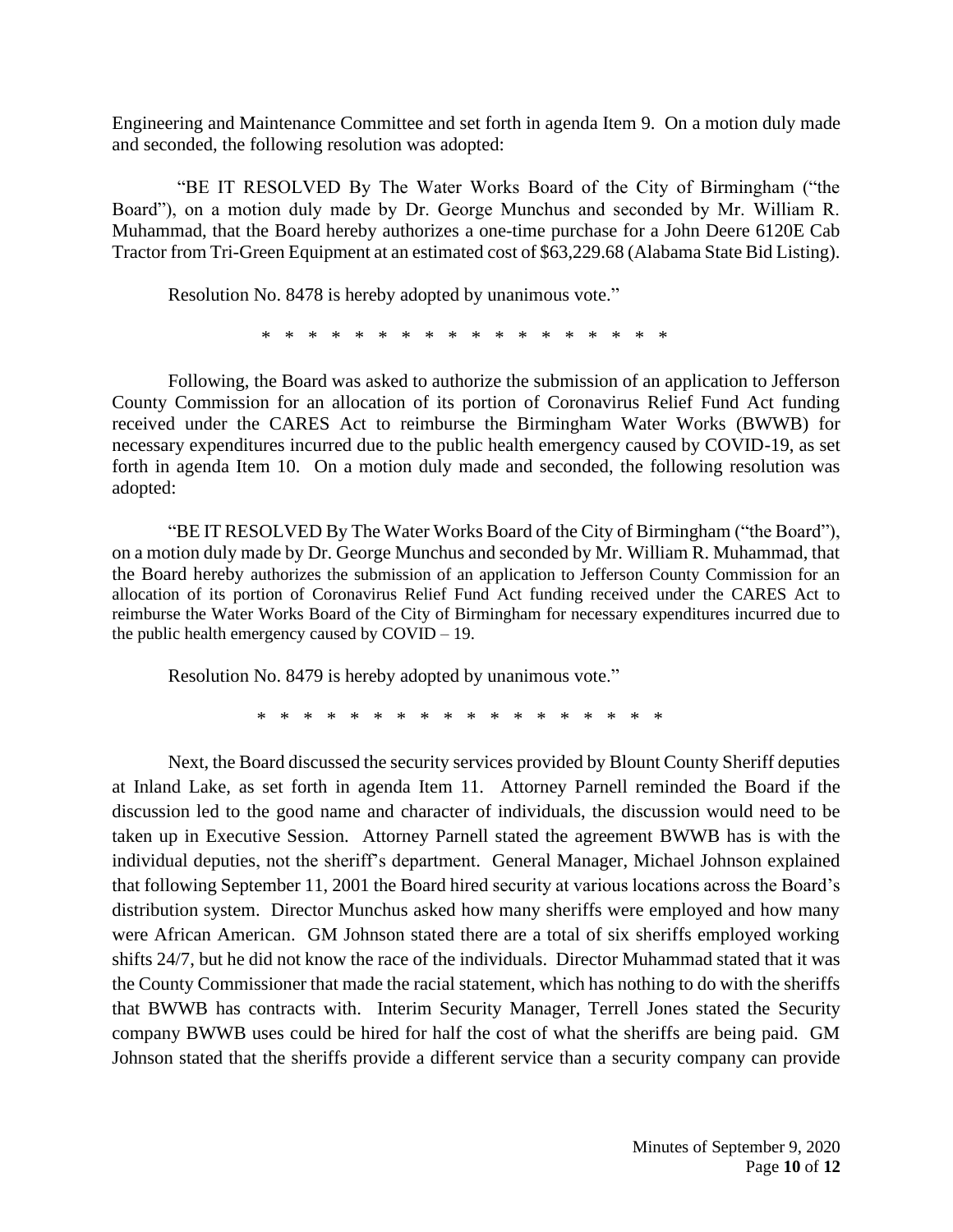since they are off-duty sheriffs. Terrell Jones added that to his knowledge, the sheriffs that work in Blount County for BWWB are all Caucasians.

Under new business, Director Muhammad asked to re-address the legal resolution that was passed at the last Board meeting. Director Muhammad stated he would like to make an amendment to that resolution authorizing the Chairman or his designee to approve General Council, Emory Anthony to assign the legal work and distribution therein. On a motion duly made and seconded, the following resolution was adopted:

"BE IT RESOLVED By the Water Works Board of the City of Birmingham ("the Board"), on a motion duly made by Mr. William R. Muhammad and seconded by Dr. Brenda Dickerson, that the Board hereby adopts a resolution amending Item 6 of the legal panel approved by the Board on August 26, 2020, authorizing the Chairman or his designee to approve General Council, Emory Anthony to assign the legal work and distribution and distribution therein.

Resolution No. 8480 is hereby adopted. Directors Alexander and Burbage voted no. Director Clark abstained."

\* \* \* \* \* \* \* \* \* \* \* \* \* \* \* \* \* \*

Following, Attorney Parnell certified an Executive Session to discuss real estate issues and other matters of ongoing litigation. The discussion included the Board, Senior Staff, Board attorneys. If discussions ensued regarding security at Inland Lake, Terrell Jones would be included. On a motion duly made and seconded the following resolution was adopted:

"BE IT RESOLVED By the Water Works Board of the City of Birmingham ("the Board"), on a motion duly made by Dr. Brenda Dickerson and seconded by Ms. Deborah Clark, that the Board hereby approves an Executive Session to consider real estate transactions and other matters related to ongoing litigation.

Resolution No. 8481 is hereby adopted by unanimous vote."

\* \* \* \* \* \* \* \* \* \* \* \* \* \* \* \* \* \*

Next, the meeting re-opened at 2:57 p.m. As there was no further business before the Board, a motion was made and seconded, and the meeting adjourned at 2:58 p.m.

 $/S/$ 

Ronald A. Mims Chairman/President

> Minutes of September 9, 2020 Page **11** of **12**